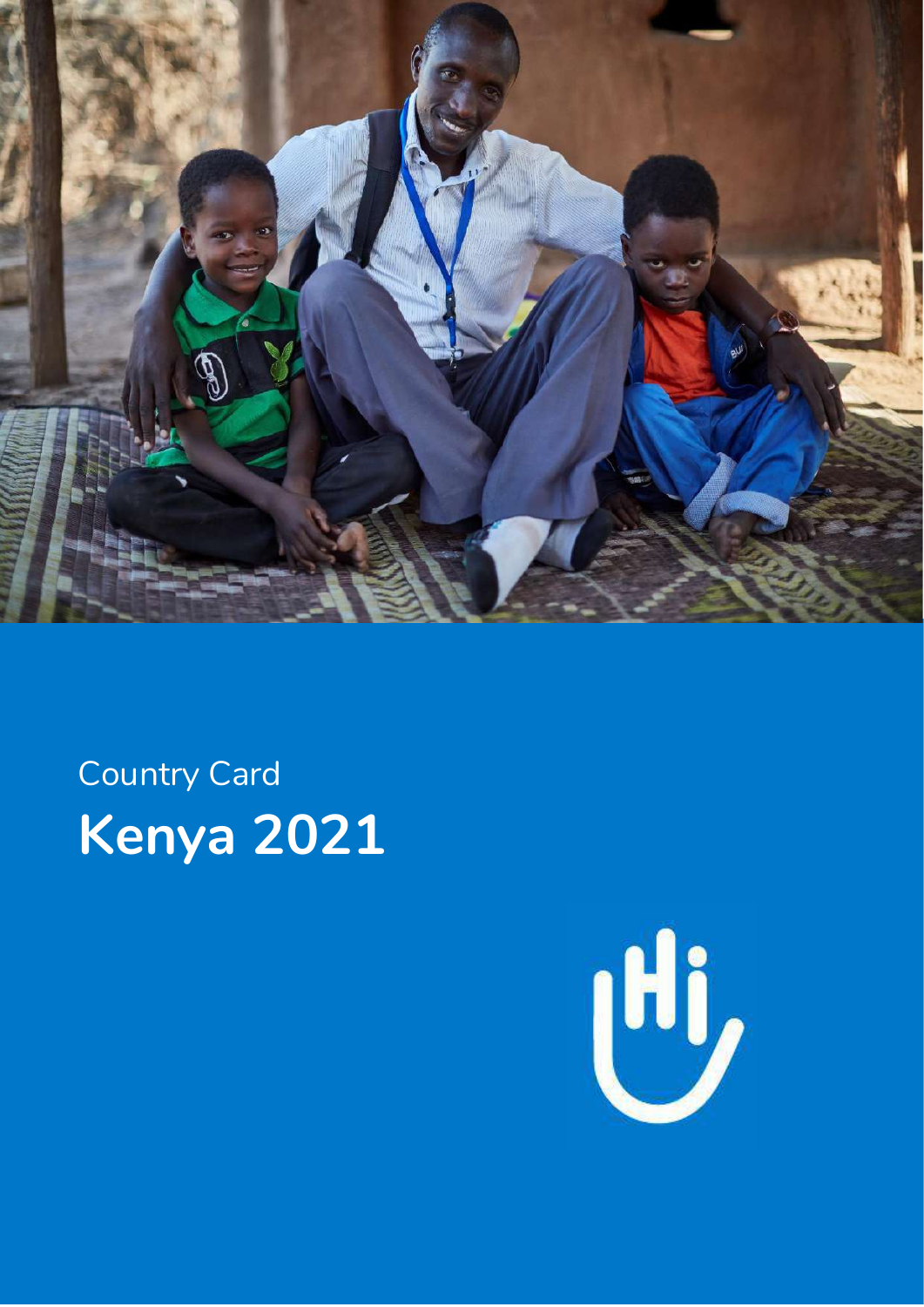# **HI Team and intervention areas**

#### **The HI Kenya program has 67 staff members**

# Kenya

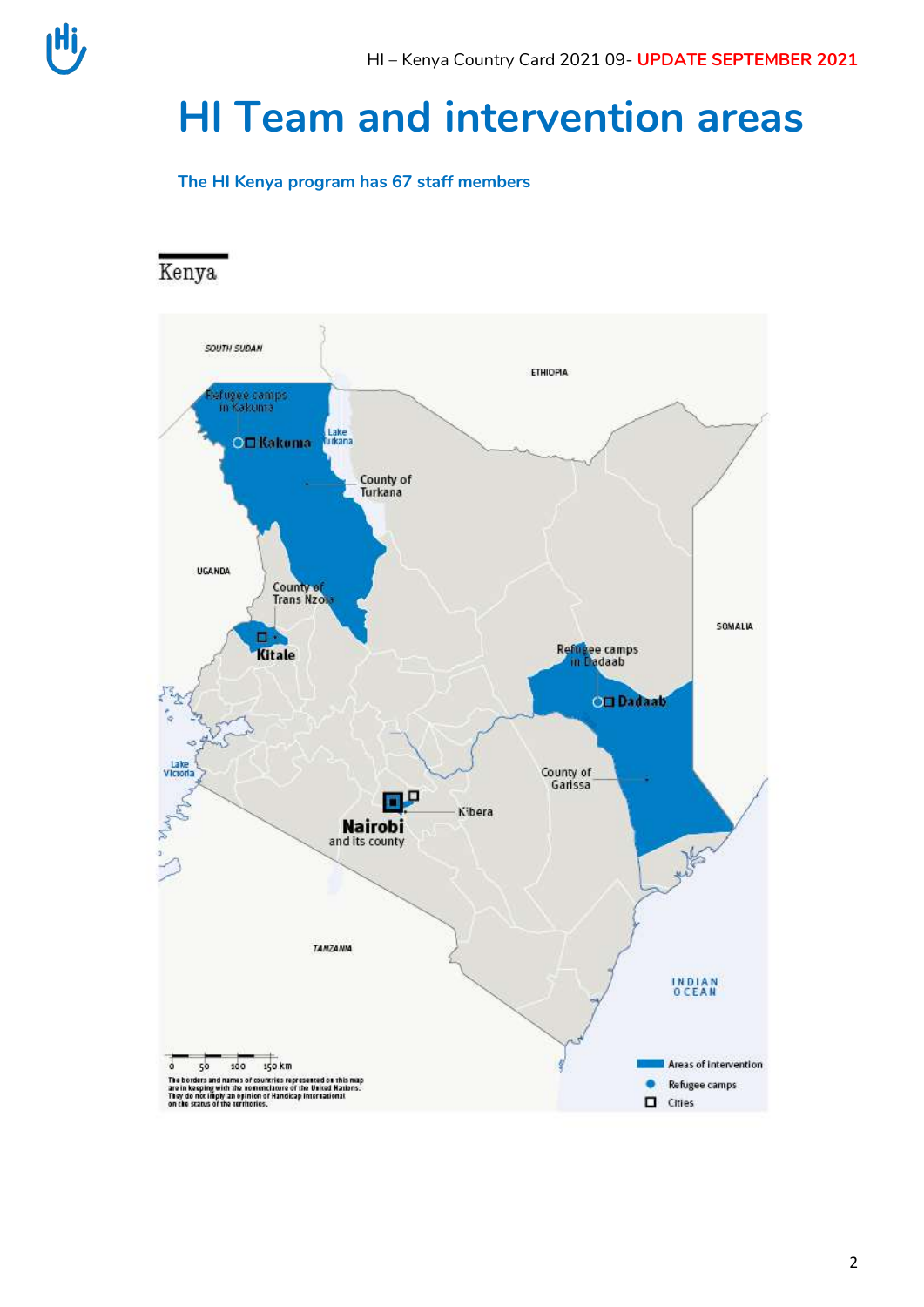# **General data of the country**

### **a. General data**

| <b>DATA</b>                                            | <b>Kenya</b> | <b>Uganda</b> | <b>Belgium</b> |
|--------------------------------------------------------|--------------|---------------|----------------|
| <b>Population</b>                                      | 53.7         | 45.7          | 11.5           |
| <b>IHDI</b>                                            | 0.60         | 0.54          | 0.93           |
| <b>Gender-related Development</b><br>Index             | 0.937        | 0.863         | 0.974          |
| <b>Maternal mortality</b>                              | 342          | 375           | 5              |
| <b>GINI Index</b>                                      | 40.8         | 42.8          | 27.4           |
| <b>Population within UNHCR</b><br>mandate              | 421.248      | 1.165.653     | 42.168         |
| <b>Inform Index</b>                                    | 5.9          | 6.5           | 1.9            |
| <b>Fragile State index</b>                             | 90.32        | 92.77         | 27.10          |
| <b>Public social protection</b>                        | 2.3          | 2.2           | 29.2           |
| <b>Net official development</b><br>assistance received | 3244.8       | 2445.2        | $\Omega$       |

### **b. Humanitarian law instruments ratified by the country**

| <b>Humanitarian law instruments</b>                                | <b>Status</b>                                  |
|--------------------------------------------------------------------|------------------------------------------------|
| Mine Ban Treaty                                                    | Signed on 05/12/1997<br>Ratified on 23/01/2011 |
| <b>Convention on Cluster Munitions</b>                             | Signed on 03/12/2008                           |
| UN Convention on the Rights of<br><b>Persons with Disabilities</b> | Signed on 30/03/2007<br>Ratified on 19/05/2008 |

### **c. Geopolitical analysis**

#### **Social/cultural/demographic elements**

In 2017 and 2019, the conditions in arid regions of Kenya deteriorated significantly due to drought. There has also been a negative impact of floods and landslides on household food and income sources in various parts of the country. The region was also ravaged by the invasion of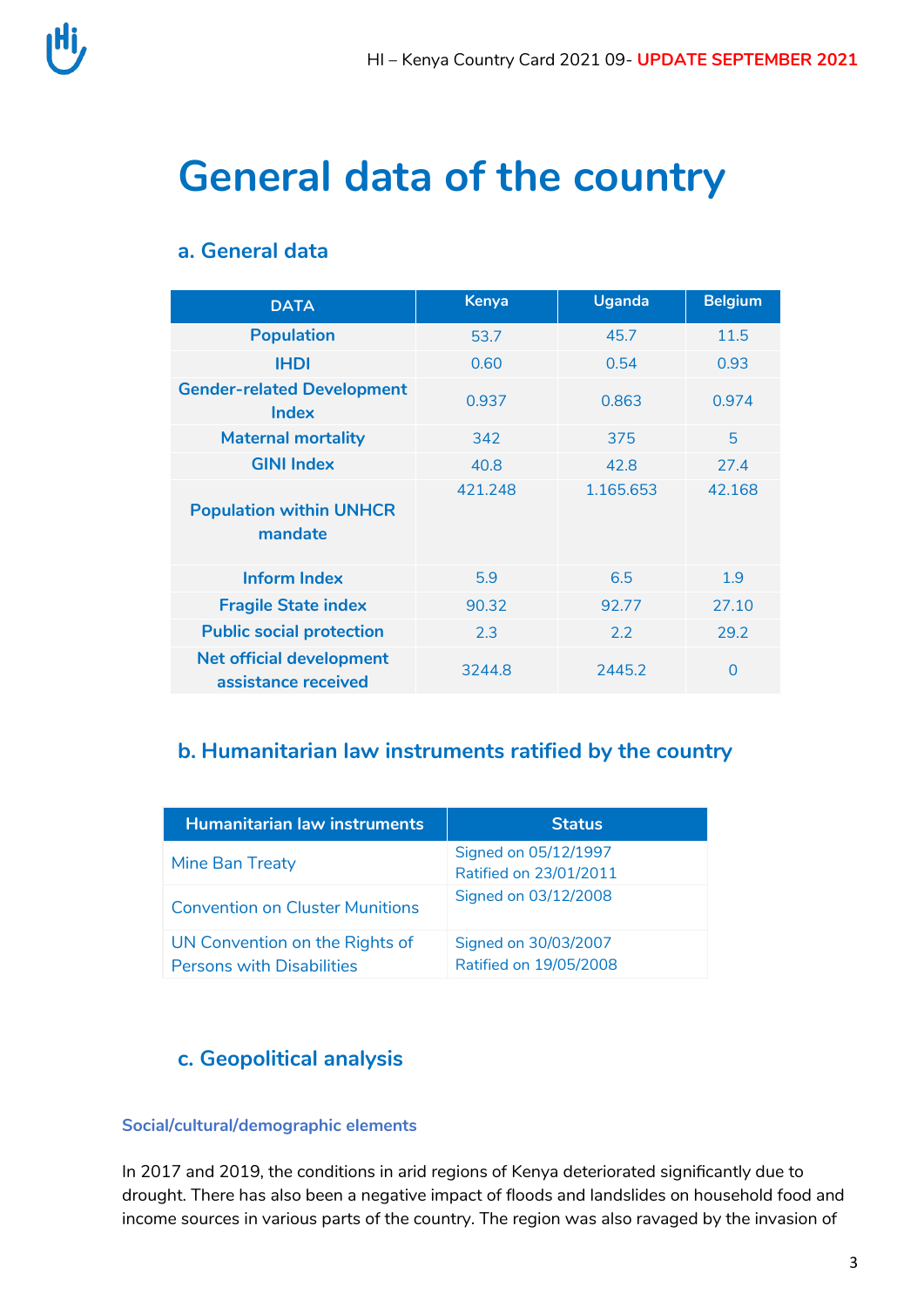desert locusts, which affected crops and vegetation. This led to heightened food insecurity, decreased health and nutrition status at a time when political instability has also increased. Within this context, the welfare of people with disabilities and vulnerable people is at a greater risk of neglect and reduced provision of services such as education and health. In July 2021 the National Drought Management Authority (NDMA) issued a bulletin stating that twelve counties and a long rains assessment report released in August indicates worsening food security and nutritional situation in 12 counties with 23 counties recording drought. On September 8, 2021, the President of the Republic of Kenya declared the drought a national disaster.

#### **Political context**

From the 2020 Human Development report by UNDP, Kenya is ranked 143 out of the 189 countries on the Human Development Index $^1$ . Increased circumstances of gender inequality have had a negative impact on inclusive human development and economic growth of population especially in areas such as the labour markets, access to education and appropriate healthcare. Correspondingly, as a recognized vulnerable group the rights of people with disabilities are often times neglected, contributing to increased poverty and sub-standard living conditions.

# **Summary of HI presence in the country**

In 1992 HI launched its activities in Kenya through an emergency food aid program in Garissa, following the famine and civil war in Somalia.

For the next four years, Humanity and Inclusion focused on improving surgical treatment at Garissa Provincial Hospital for refugees and support to the primary health care system in neighboring communities.

Since 2001, the organization in Kenya has been building the capacities of local partners at the national, provincial and community levels.

Since 2006, Humanity and Inclusion has taken a leading role in the development of HIV&AIDS awareness, prevention and treatment for persons with disabilities in the country. It began bolstering its support for the physical rehabilitation and education of children with disabilities in Kibera and Dandora informal settlement areas and persons with disabilities in the Dadaab refugee camps in 2007.

In 2009, HI also implemented an inclusive education project in the Nairobi area aimed at ensuring that marginalized children have equal access to education opportunities.

In August 2013, the organization also launched a regional project in Kenya and Tanzania, which contributes to implementing the International Convention of People with Disabilities. An on-going Mother and Child Health Care Project was launched in informal settlements in 2014, which seeks to improve the health status of mothers, new-borns, and children in marginalized populations

 $\overline{a}$ 

<sup>1</sup> https://www.unhcr.org/ke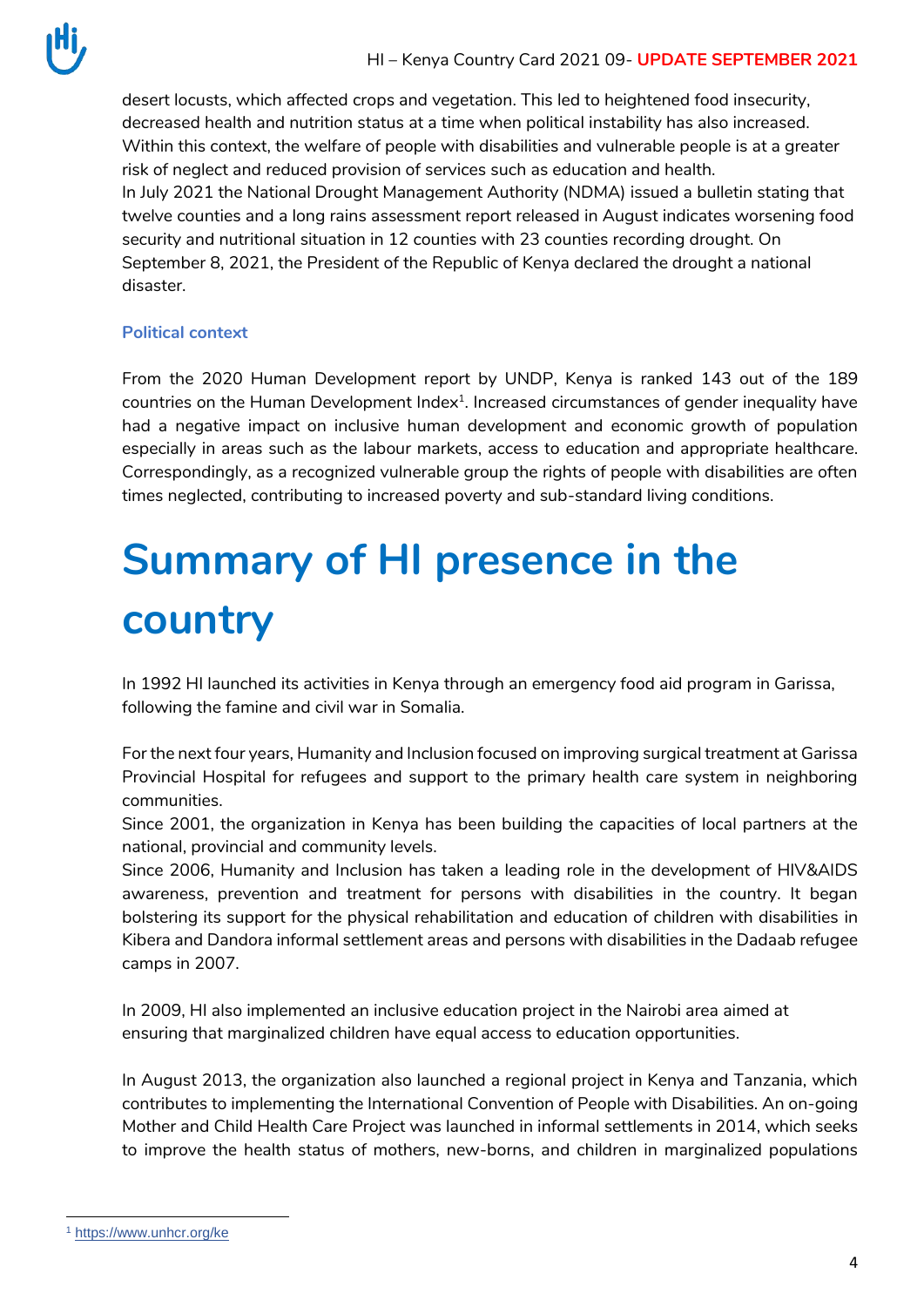within Nairobi. In the same year, an Armed Violence Project was started in North-Western Kenya in a bid to reduce the incidences of violence within the region.

In 2016, a Road Safety Health and prevention project was also introduced in a bid to advocate for legislation ensuring the safety of children on Kenyan roads.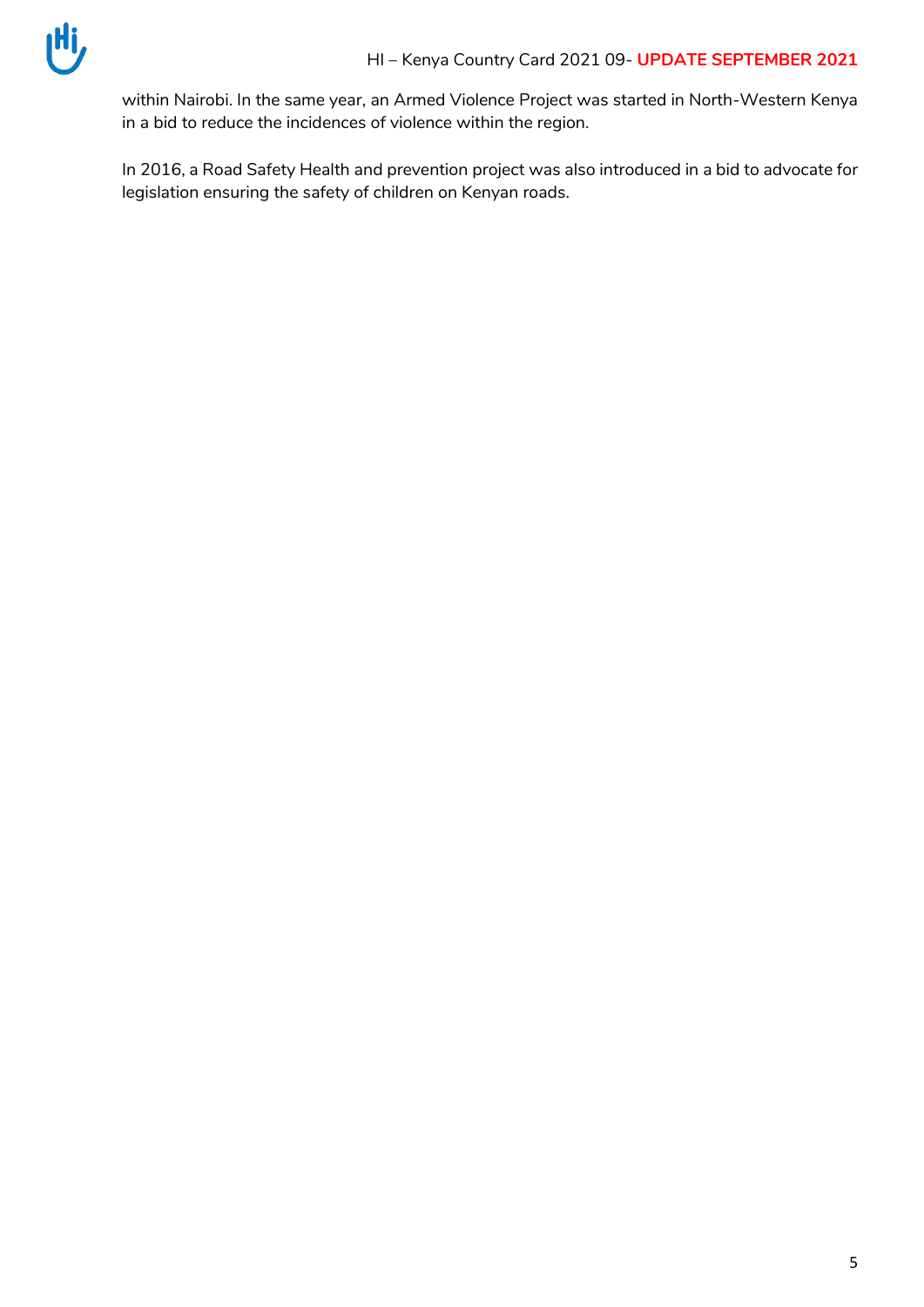# **Overview of ongoing projects**

### Sectors where HI conducts projects and focus on beneficiaries and operational partnerships

| <b>Main sectors</b>  | <b>Objective of</b> | <b>Main activities</b>     | <b>Beneficiaries</b>              | <b>Final</b>  | <b>Partners</b> | <b>Location</b> | <b>Dates of</b>           |
|----------------------|---------------------|----------------------------|-----------------------------------|---------------|-----------------|-----------------|---------------------------|
| of                   | project in the      |                            |                                   | beneficiaries |                 |                 | beginning and             |
| intervention         | sector              |                            |                                   |               |                 |                 | end of the                |
|                      |                     |                            |                                   |               |                 |                 | project and               |
|                      |                     |                            |                                   |               |                 |                 | <b>Donors</b>             |
| <b>Prevention</b>    | Protecting refugee  | • Protection, care, and    | Kakuma Direct beneficiaries:      | 26,739        | UNHCR,          | IFO, IFO 2 and  | $1^{st}$ Sep, 2020 -      |
| and Health /         | and host            | development of children    | 15,136                            |               | HIAS,           | Dagahaley       | 31 <sup>th</sup> Aug 2022 |
| Mental               | communities         | with disabilities are      | Including:                        |               | humanitarian    | camps of        |                           |
| <b>Health and</b>    | through Protection, | improved through access    | • 8,600 children with             |               | operators       | Dadaab          | Funded by:                |
| Psychosocial         | Rehabilitation, and | to quality rehabilitation, | disabilities (refugee = $6,020$ ; |               | such as IRC,    |                 | <b>BPRM</b>               |
| Support              | Psychosocial        | psychosocial support       | $host = 2,580$                    |               | NRC, LWF,       | Kakuma 1,       |                           |
|                      | Support Services.   | (PSS) and inclusive        | • 1,700 caregivers of children    |               | <b>DRC</b>      | Kakuma 2,       |                           |
| <b>Protection</b>    |                     | services.in Kakuma and     | with disabilities (refugee =      |               |                 | Kakuma 3,       |                           |
| and risk             |                     | Dadaab.                    | 1200; host = $500$ )              |               |                 | Kakuma 4,       |                           |
| reduction/           |                     | • Strengthening            | • 400 caregivers / parents        |               |                 | Kalobeyei of    |                           |
| Protection           |                     | community-based Child      | with disabilities (refugee =      |               |                 | Kakuma          |                           |
| against              |                     | protection mechanisms,     | 280; host = $120$ ).              |               |                 | refugee camp.   |                           |
| violence and         |                     | structures, and resilience | • 4,436 other direct              |               |                 |                 |                           |
| abuse                |                     | through community-led      | beneficiaries will be targeted:   |               |                 | Nairobi:        |                           |
|                      |                     | messaging on key           | 2,100 families/caregivers, 30     |               |                 | Mimosa,         |                           |
| <b>Rehabilitatio</b> |                     | protection risks and       | national and 166 refugee          |               |                 | Eastleigh,      |                           |
| n Services           |                     | related mitigation         | workers, 120 CP actors, 160       |               |                 | Kayole and      |                           |
|                      |                     |                            | DIC/CBR committees, 540           |               |                 | Kawangware)     |                           |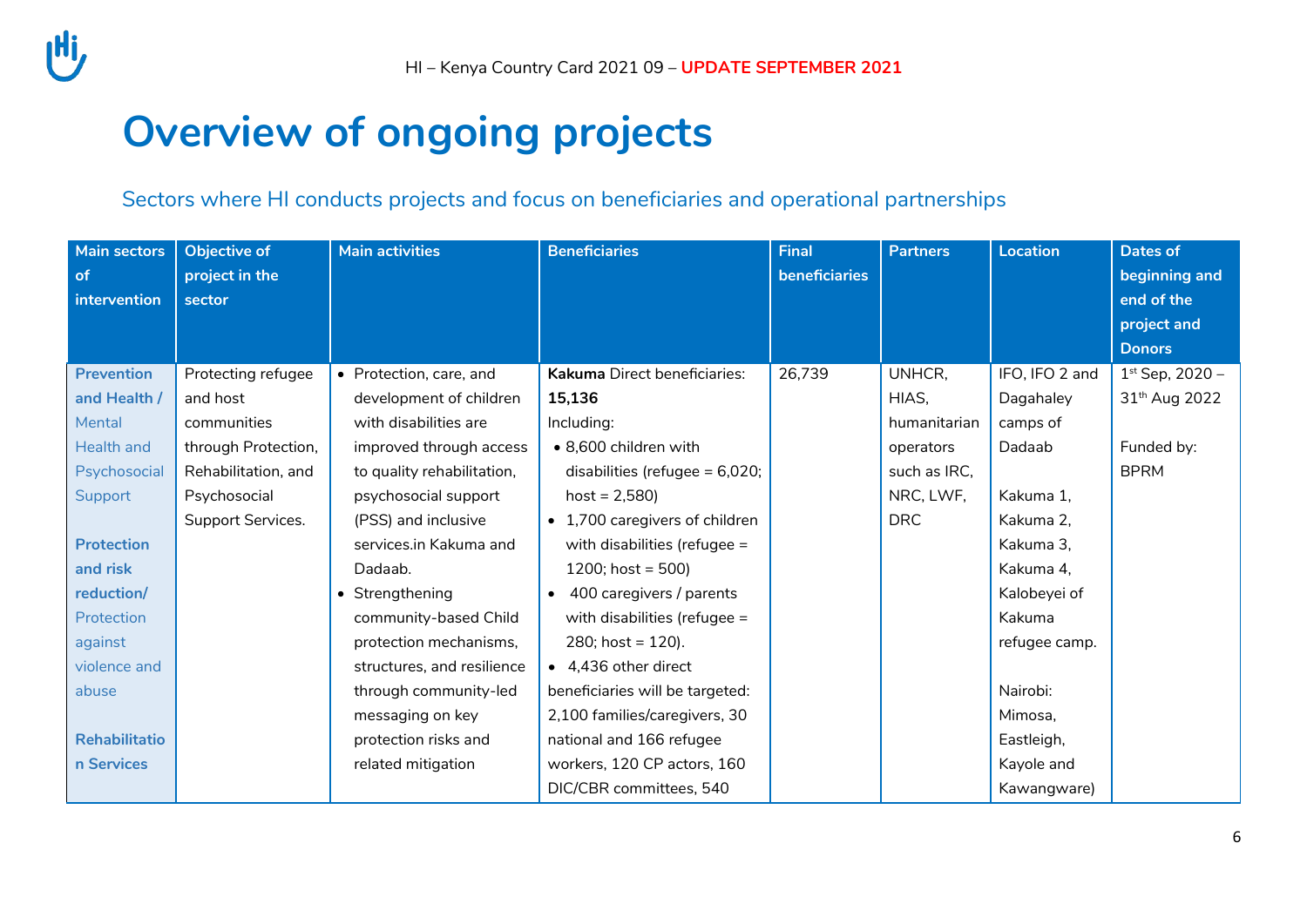|  | measures in Kakuma and               | caregivers, 320 community       |  |  |
|--|--------------------------------------|---------------------------------|--|--|
|  | Dadaab.                              | health workers who will be      |  |  |
|  | Enable humanitarian and<br>$\bullet$ | reached through trainings and   |  |  |
|  | state actors to better               | other services, and at least    |  |  |
|  | identify and address                 | 500 persons with disabilities   |  |  |
|  | protection risks to                  | and 500 children without        |  |  |
|  | enhance inclusion of                 | disabilities.                   |  |  |
|  | children with disabilities           |                                 |  |  |
|  | and their families in their          | Dadaab: Direct beneficiaries:   |  |  |
|  | programming,                         | <b>10,422</b> including:        |  |  |
|  | coordination, and                    | • 4,350 children with           |  |  |
|  | linkages.in Kakuma and               | disabilities (refugees = 3,480; |  |  |
|  | Dadaab.                              | host = $870$ )                  |  |  |
|  | • Improve functional                 | • 1,000 caregivers of children  |  |  |
|  | capacities for persons               | with disabilities (refugee =    |  |  |
|  | with disabilities through            | $830$ ; host = 170)             |  |  |
|  | access to rehabilitation             | • 2,962 caregivers / parents    |  |  |
|  | and specialized services             | with disabilities (refugee =    |  |  |
|  | in urban refugee settings            | $2,418$ ; host = 544)           |  |  |
|  | of Nairobi.                          | • 2,110 other direct            |  |  |
|  |                                      | beneficiaries will be targeted: |  |  |
|  |                                      | 720 families/caregivers, 70     |  |  |
|  |                                      | national and refugee workers,   |  |  |
|  |                                      | 30 CP actors, 96 CBR            |  |  |
|  |                                      | committees, 24 CORPs, 80        |  |  |
|  |                                      | teachers, 30 CPVs and 60        |  |  |
|  |                                      | community health workers        |  |  |
|  |                                      | who will be reached through     |  |  |
|  |                                      | training and other services, at |  |  |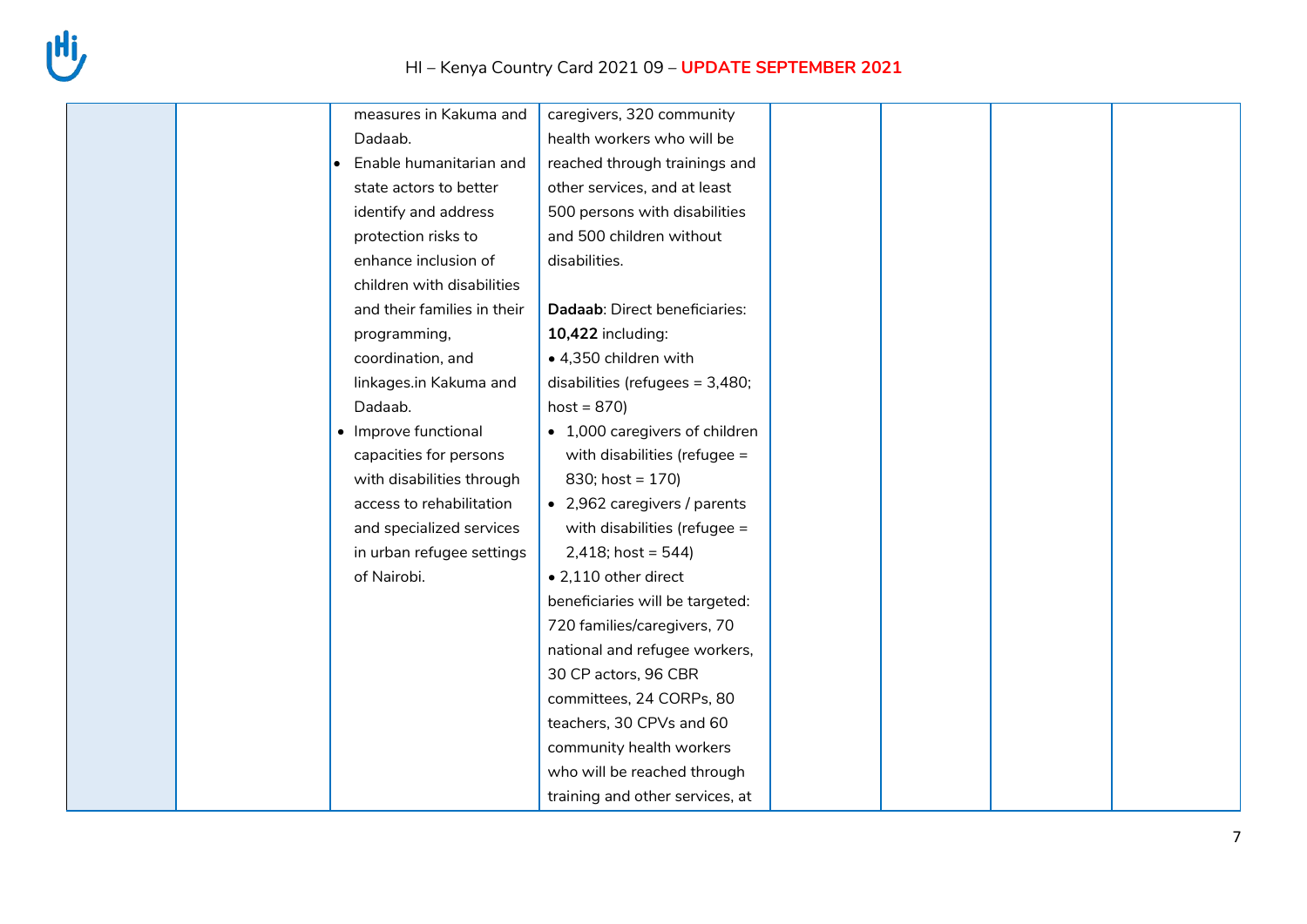|                   |                  |                            | least 500 persons with           |               |             |               |              |
|-------------------|------------------|----------------------------|----------------------------------|---------------|-------------|---------------|--------------|
|                   |                  |                            | disabilities and 500 children    |               |             |               |              |
|                   |                  |                            | without disabilities.            |               |             |               |              |
|                   |                  |                            |                                  |               |             |               |              |
|                   |                  |                            | Nairobi: Direct beneficiaries:   |               |             |               |              |
|                   |                  |                            | 1,181                            |               |             |               |              |
|                   |                  |                            | .881 persons with disabilities   |               |             |               |              |
|                   |                  |                            | (781 PoCs and 100 persons        |               |             |               |              |
|                   |                  |                            | with disabilities from the host  |               |             |               |              |
|                   |                  |                            | community who will receive       |               |             |               |              |
|                   |                  |                            | functional rehabilitation        |               |             |               |              |
|                   |                  |                            | services and assistive devices). |               |             |               |              |
|                   |                  |                            | ●300 other direct beneficiaries  |               |             |               |              |
|                   |                  |                            | will be targeted, including      |               |             |               |              |
|                   |                  |                            | HIAS staff, CBR committees,      |               |             |               |              |
|                   |                  |                            | Community health workers,        |               |             |               |              |
|                   |                  |                            | Volunteer children officers,     |               |             |               |              |
|                   |                  |                            | and caregivers of persons with   |               |             |               |              |
|                   |                  |                            | disabilities.                    |               |             |               |              |
| <b>Protection</b> | Reducing sexual  | · Empowering children,     | • 400 child survivors of         | 196 direct    | Chanuka     | Kitale, Trans | Feb 2019 -   |
| and risk          | violence against | families, communities,     | sexual violence and/or           | beneficiaries | Youth       | Nzoia county  | Jan 31, 2022 |
| reduction/        | children with    | services and authorities   | isolated disabled children       |               | Development |               |              |
| Protection        | disabilities     | to protect children        | • 237 children included in       | 894 Indirect  | Programme   |               | Funded by:   |
| against           |                  | against sexual violence    | children's activities            | beneficiaries | (CYDP),     |               | <b>AFD</b>   |
| violence and      |                  |                            | • 2 local associations will      |               |             |               |              |
| abuse             |                  | • Help survivors and their | benefit from trainings           |               | Tuwani      |               |              |
|                   |                  | parents/guardians to       | • 200 relatives benefit from     |               | Community   |               |              |
| <b>Prevention</b> |                  | access immediate           | positive parenting training      |               | Gender      |               |              |
| and Health/       |                  | assistance and promote     | • 120 services providers         |               |             |               |              |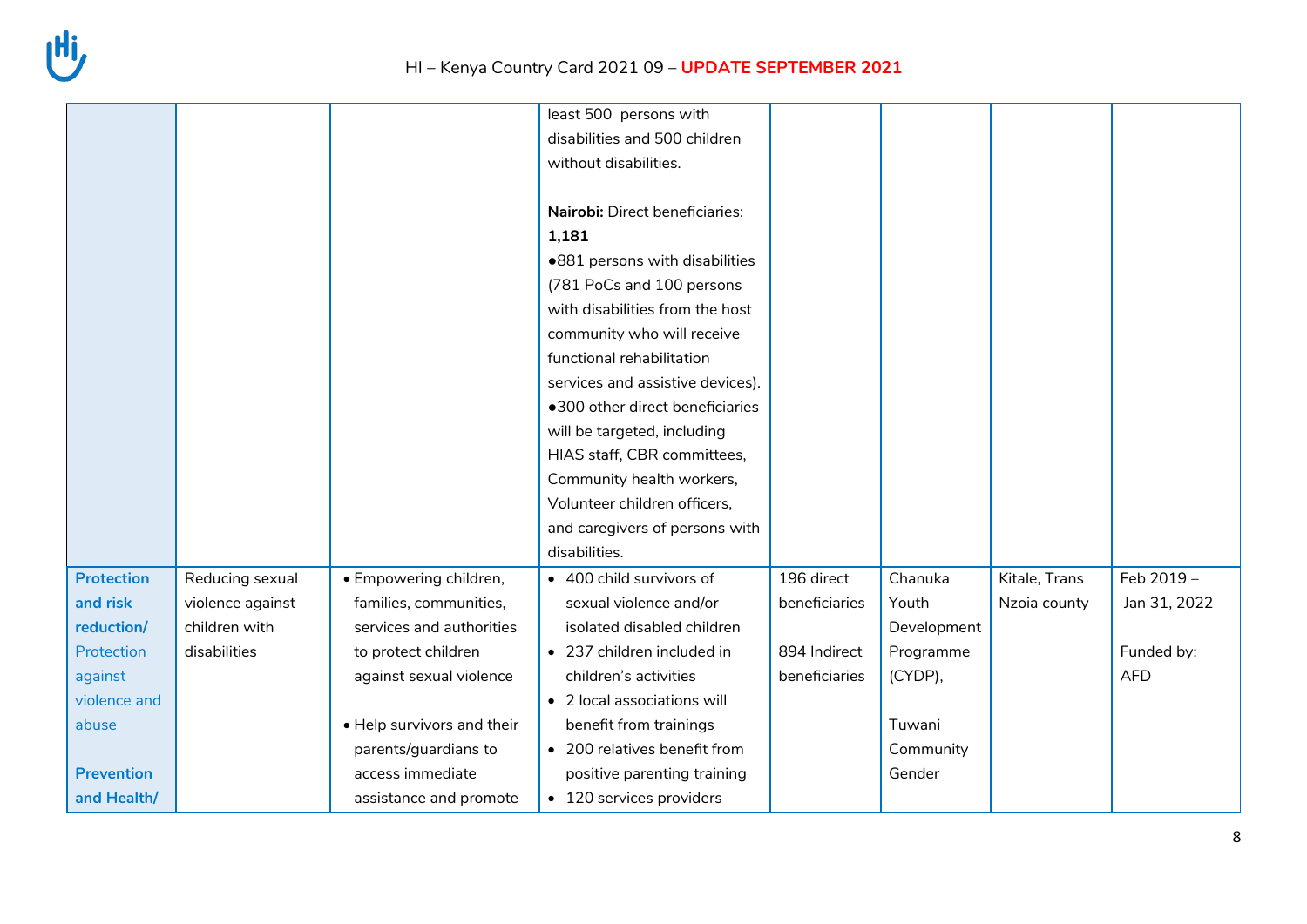

| Sexual and          |                         | sustainable reintegration  | • 30 administrators and     |                       | Representati   |                          |               |
|---------------------|-------------------------|----------------------------|-----------------------------|-----------------------|----------------|--------------------------|---------------|
| Reproductive        |                         | and inclusion.             | community leaders           |                       | ve,            |                          |               |
| Health              |                         |                            | • 60 positive masculinity   |                       |                |                          |               |
|                     |                         | • Enforce the rights of    | champions                   |                       | Community      |                          |               |
|                     |                         | children, as guaranteed    | • Around 172 active         |                       | <b>Based</b>   |                          |               |
|                     |                         | under the Convention on    | community members           |                       | Organisation   |                          |               |
|                     |                         | the Rights of the Child    | • At least 30 national      |                       | <b>(TUWANI</b> |                          |               |
|                     |                         | and the Convention on      | authorities, OSC,           |                       | CGR)           |                          |               |
|                     |                         | the Rights of Persons      | international organizations |                       |                |                          |               |
|                     |                         | with Disabilities.         | and donor representatives   |                       |                |                          |               |
| <b>Social &amp;</b> | <b>Empowering Civil</b> | Increased capacities of:   | • 400 members from 50       | 250,000               | National       | Wajir,                   | Jan 1, 2020 - |
| Inclusion/          | Society                 |                            | CSOs, including DPOs        | women                 | Gender and     | Turkana,                 | Dec 31, 2022  |
| <b>Services</b>     | Organizations           | • vulnerable groups to     | • 380 State Actors          |                       | Electoral      | Nyandarua,               |               |
| linked to           | (CSOs), state and       | claim their rights.        | • 295 Non-state actors      | 100,000<br>youth      | Commission     | Laikipia, West<br>Pokot, | Funded by:    |
| justice,            | non-state actors to     | • state and non-state      | • 50 Women aspirants        |                       | (NGEC)         | Samburu, Kilifi          | <b>DEVCO</b>  |
| citizenship         | address inequalities    | actors to advocate and     | $\bullet$ 400 Men           | 3,000                 |                | ,Tharaka Nithi,          |               |
| and political       | and discrimination      | implement gender           |                             | children              |                | Vihiga, and              |               |
| participation       | of women and girls      | inclusive legal and policy |                             |                       |                | Isiolo                   |               |
|                     | with and without        | frameworks                 |                             | Including:            |                |                          |               |
|                     | disabilities, in        | • women to participate in  |                             | 9,000<br>persons with |                |                          |               |
|                     | economic, political     | decision making through    |                             | disabilities          |                |                          |               |
|                     | and social              | stronger CSO led           |                             |                       |                |                          |               |
|                     | participation and       | partnerships and           |                             |                       |                |                          |               |
|                     | decision making         | alliances                  |                             |                       |                |                          |               |
|                     |                         | • CSOs in addressing       |                             |                       |                |                          |               |
|                     |                         | gender based violence      |                             |                       |                |                          |               |
|                     |                         | and harmful practices.     |                             |                       |                |                          |               |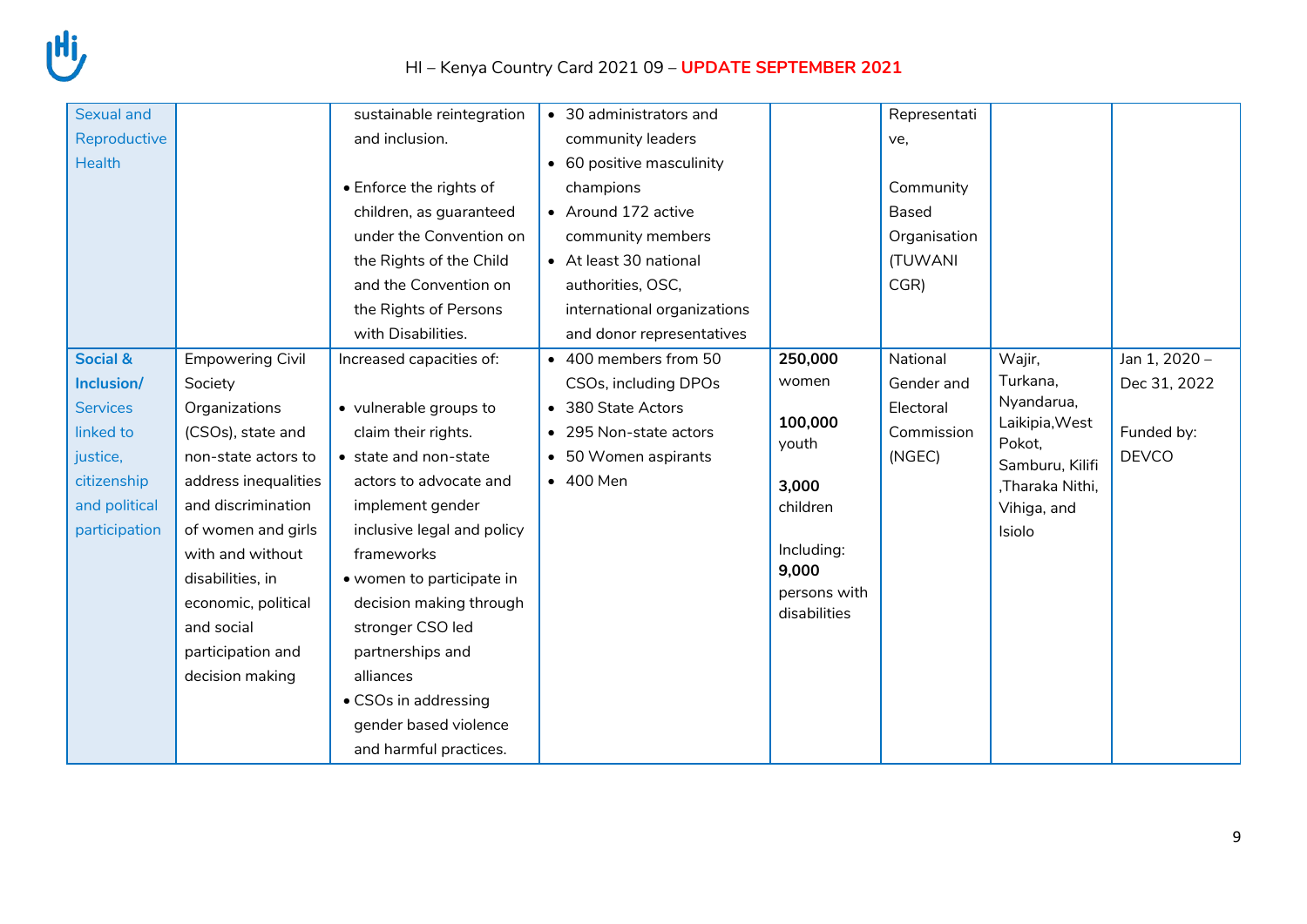

| <b>Social &amp;</b><br>Inclusion/<br><b>Services</b><br>linked to<br>justice,<br>citizenship<br>and political<br>participation | To enable<br>emerging leaders<br>in Africa to<br>exchange and<br>implement best<br>practices for<br>inclusive civic<br>engagement | • Outreach activities to<br>reach a diverse pool of<br>applicants, especially<br>persons with disabilities.<br>• Applicant Screening &<br>Candidate Selection for a<br>5 week U.S.-based<br>Fellowship placement<br>and training<br>• Pre-Departure<br>Orientation for the<br>Fellows until their<br>departure to the United<br><b>States</b><br>• Support to Fellows with<br>Outbound visits and after<br>Returning to Home<br>Country | • 27 mid-level disability<br>professionals.<br>• Around 19 emerging<br>leaders from Ethiopia, Kenya,<br>Tanzania, Uganda<br>• 8 US citizens |                               | University of<br>Boston,<br>Massachuset<br>ts (UMASS),<br>Institute for<br>Community<br>Inclusion<br>( C ) | Kenya,<br>Uganda,<br>Ethiopia,<br>Tanzania | Sep 9, 2021-<br>Sep 30, 2023<br>Funded by:<br><b>ECA</b>   |
|--------------------------------------------------------------------------------------------------------------------------------|-----------------------------------------------------------------------------------------------------------------------------------|-----------------------------------------------------------------------------------------------------------------------------------------------------------------------------------------------------------------------------------------------------------------------------------------------------------------------------------------------------------------------------------------------------------------------------------------|---------------------------------------------------------------------------------------------------------------------------------------------|-------------------------------|------------------------------------------------------------------------------------------------------------|--------------------------------------------|------------------------------------------------------------|
| Social &<br>Inclusion/<br><b>Education</b><br>services                                                                         | To promote<br>continuous access<br>to equitable quality<br>learning<br>opportunities for<br>refugee children<br>with disabilities | · Providing safe, quality<br>and equitable access to<br>inclusive education for<br>primary school children in<br>Kakuma and Dadaab<br>refugee camps including:<br>Adaptation of EARCs,<br>Transport support,<br>Provision of school<br>uniforms, Individualized                                                                                                                                                                         | Direct beneficiaries: 1235<br>Kakuma: 148<br>Dadaab: 1087                                                                                   | 30,606 final<br>beneficiaries | Lutheran<br>World<br>Federation                                                                            | Dadaab &<br>Kakuma<br>rufugee camps        | Jul 1, 2020 -<br>Dec 31, 2021<br>Funded by:<br><b>ECHO</b> |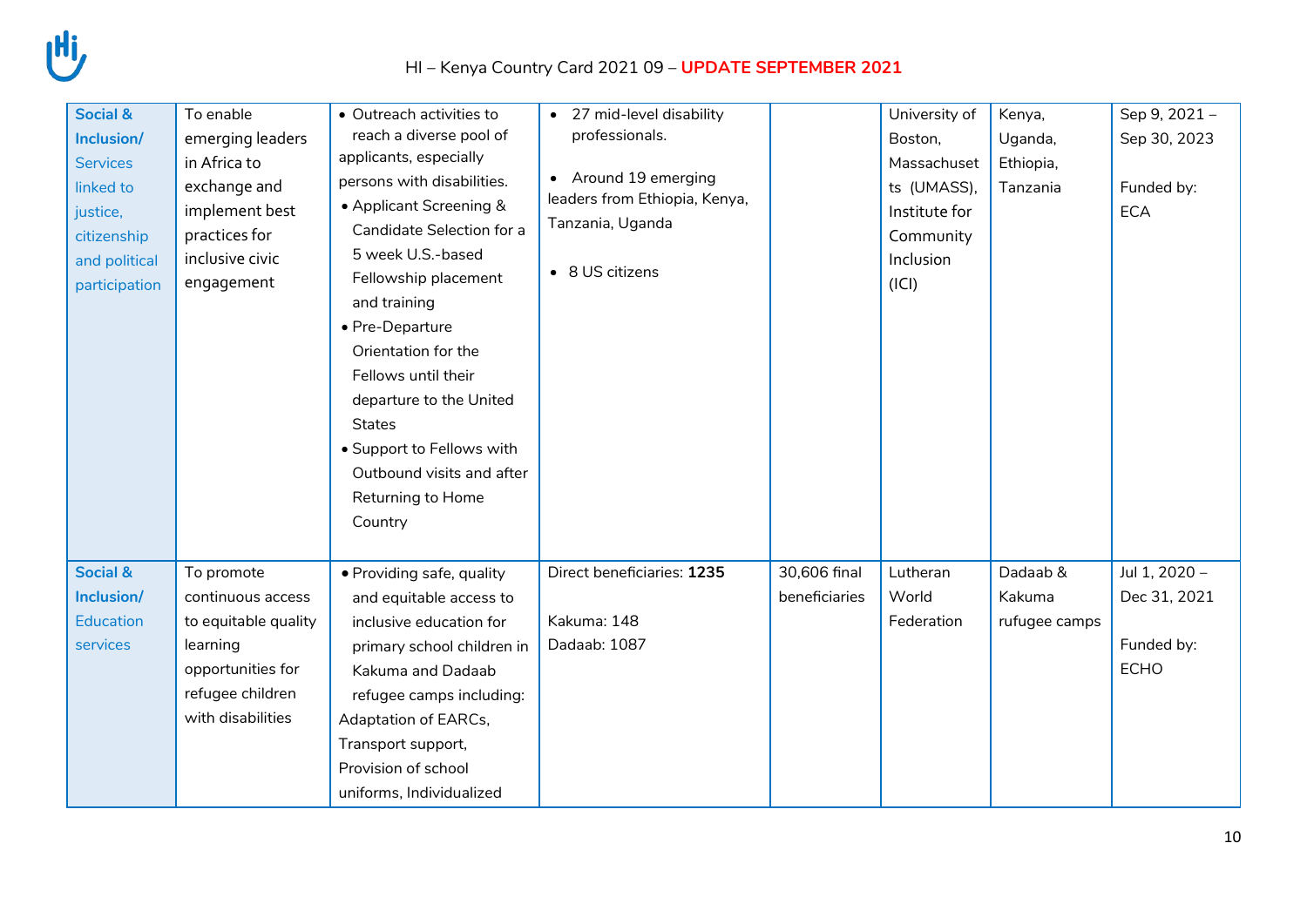|                         |                      | support, Support inclusion |                                 |               |              |               |                 |
|-------------------------|----------------------|----------------------------|---------------------------------|---------------|--------------|---------------|-----------------|
|                         |                      | & Advocacy, Support care   |                                 |               |              |               |                 |
|                         |                      | givers                     |                                 |               |              |               |                 |
|                         |                      |                            |                                 |               |              |               |                 |
| <b>Social &amp;</b>     | To enhance the       | • Improved capacity of     | 25 Microenterprises and their   |               |              | Kakuma        | April 1, 2019 - |
| Inclusion/              |                      |                            | Households                      |               |              |               | Dec 31, 2021    |
| Economic                | capacities of micro- | micro-entrepreneurs to     |                                 |               |              | refugee camp. |                 |
|                         | enterprises to       | grow their business        |                                 |               |              |               |                 |
| services                | improve their        | · Increased capacity at    |                                 |               |              |               | Funded by:      |
|                         | business practice    | company and                |                                 |               |              |               | <b>FCDO</b>     |
|                         |                      | government level to        |                                 |               |              |               |                 |
|                         |                      | engage with micro-         |                                 |               |              |               |                 |
|                         |                      | entrepreneurs with         |                                 |               |              |               |                 |
|                         |                      | disabilities on            |                                 |               |              |               |                 |
|                         |                      | procurement contracts      |                                 |               |              |               |                 |
|                         |                      | · Evidence collected,      |                                 |               |              |               |                 |
|                         |                      | documented and shared      |                                 |               |              |               |                 |
|                         |                      | for advocacy purposes      |                                 |               |              |               |                 |
| <b>Social &amp;</b>     | Covid-19 recovery    | • To promote continuous    | 965 direct beneficiaries:       | 5790 indirect | eKitab,      | Dadaab and    | Mar 1, 2021 to  |
| Inclusion/              | and Resillience.     | and improved equitable     | children, caregivers, education | beneficiaries | DRC,         | Kakuma        | Dec 31, 2022.   |
| Economic                |                      | access to learning         | actors and MSMEs.               |               | NRC,         |               |                 |
| services/               |                      | opportunities for learners |                                 |               | LWF,         |               | Funded by:      |
| Education               |                      | with disabilities through  |                                 |               | AEC,         |               | Mastercard      |
| services                |                      | online and technology-     |                                 |               | Equity Bank. |               | Foundation      |
|                         |                      | mediated learning.         |                                 |               |              |               |                 |
| <b>Prevention &amp;</b> |                      | • Ensure safe, dignified   |                                 |               |              |               |                 |
| <b>Health</b>           |                      | living conditions for      |                                 |               |              |               |                 |
|                         |                      | people with and without    |                                 |               |              |               |                 |
|                         |                      | disabilities who own       |                                 |               |              |               |                 |
|                         |                      | micro, small and medium    |                                 |               |              |               |                 |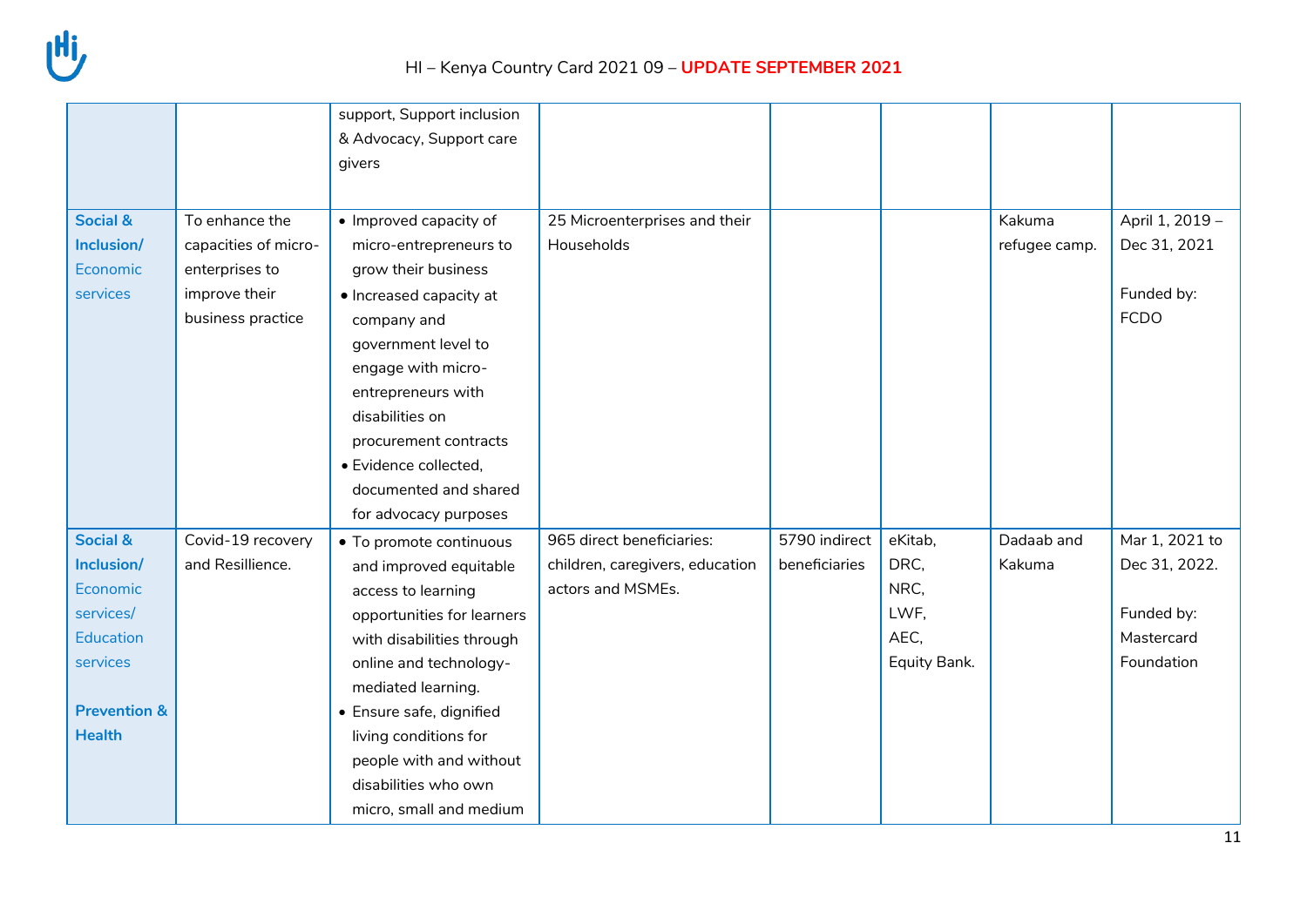|            |                       | enterprises (MSMEs) via           |                                  |     |               |                 |
|------------|-----------------------|-----------------------------------|----------------------------------|-----|---------------|-----------------|
|            |                       | continuous remote                 |                                  |     |               |                 |
|            |                       | learning of professional          |                                  |     |               |                 |
|            |                       | skills and access to              |                                  |     |               |                 |
|            |                       | finance.                          |                                  |     |               |                 |
| Social &   | To ensure that        | • Enhance teachers'               | Direct beneficiaries:            | 749 | Kakuma        | Nov 1, 2020 -   |
| Inclusion/ | displaced children    | capacities on Inclusive           | • 540 children with disabilities |     | refugee camp, | Oct. 31, 2023.  |
| Education  | in Kenya are          | Education pedagogies,             | • 85 teachers in ECD centres     |     |               |                 |
| services   | resilient and able to | ICT resource centers and          | • 26 classroom assistants        |     | Kakuma        | Funded by:      |
|            | achieve their full    | school environment                | • 8 community mobilizers         |     | 1,2,3,8,4.    | <b>PORTICUS</b> |
|            | potential in          | • Respond to children with        | • 90 Parents                     |     |               |                 |
|            | education and as      | individual disability             |                                  |     |               |                 |
|            | equal members of      | needs.                            |                                  |     |               |                 |
|            | society.              | • DPOs(OPDs)*promote              |                                  |     |               |                 |
|            |                       | understanding of                  |                                  |     |               |                 |
|            |                       | inclusive education               |                                  |     |               |                 |
|            |                       | • Support educational             |                                  |     |               |                 |
|            |                       | partners and                      |                                  |     |               |                 |
|            |                       | stakeholders in being             |                                  |     |               |                 |
|            |                       | inclusive                         |                                  |     |               |                 |
|            |                       | • Support UNHCR and               |                                  |     |               |                 |
|            |                       | Ministry of Education in          |                                  |     |               |                 |
|            |                       | data disaggregation in            |                                  |     |               |                 |
|            |                       | education management              |                                  |     |               |                 |
|            |                       | Information system.               |                                  |     |               |                 |
|            |                       | • Support parent/Carers of        |                                  |     |               |                 |
|            |                       | <b>Children with Disabilities</b> |                                  |     |               |                 |
|            |                       | in Parent Teacher                 |                                  |     |               |                 |
|            |                       | Associations                      |                                  |     |               |                 |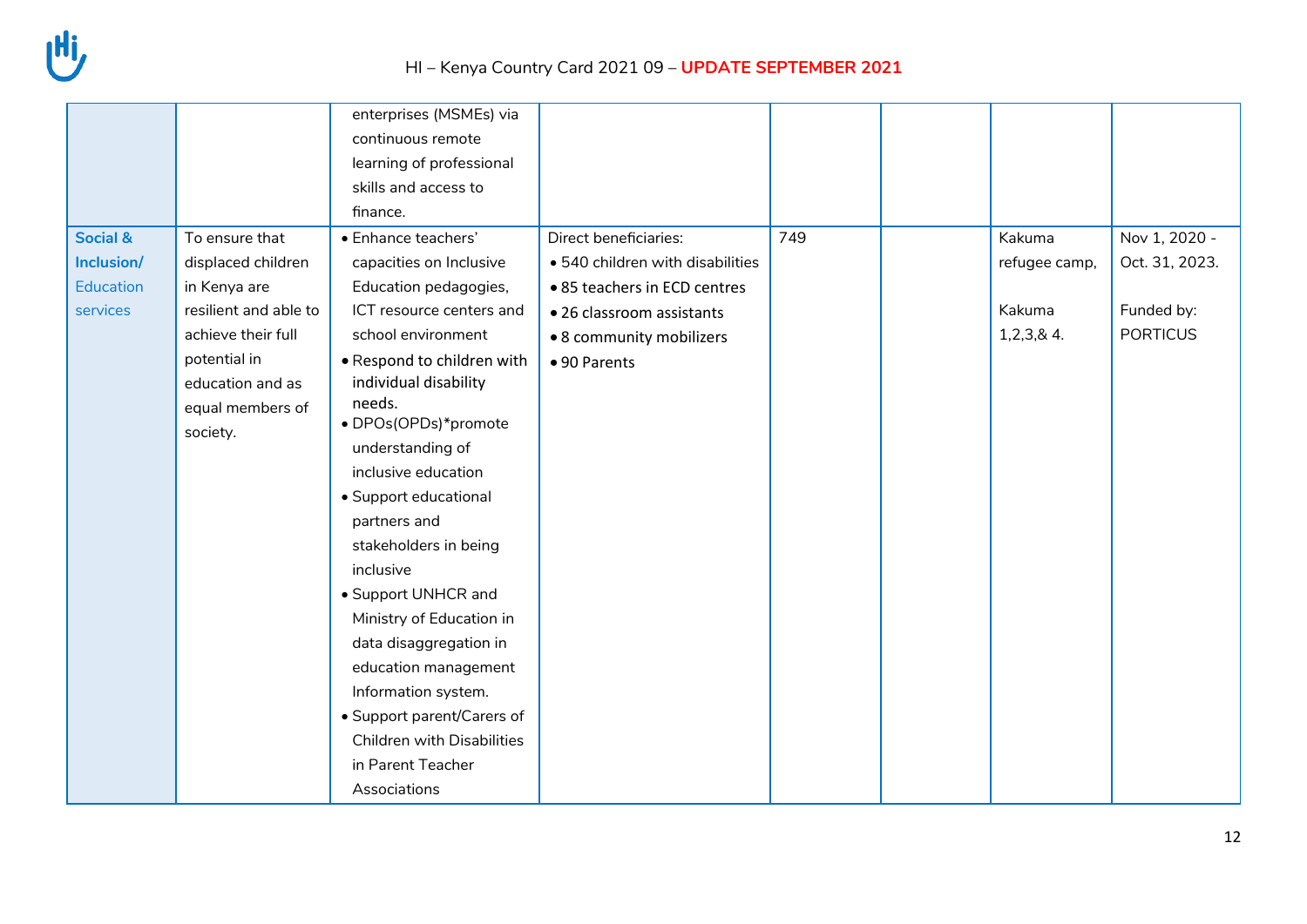| (PTAs)advocating for                                      |  |  |  |
|-----------------------------------------------------------|--|--|--|
| their inclusion in the                                    |  |  |  |
| camp education system                                     |  |  |  |
| · Develop workshops to                                    |  |  |  |
| share best practices and                                  |  |  |  |
| learning form Inclusive                                   |  |  |  |
| Education project                                         |  |  |  |
| implementation at county                                  |  |  |  |
| and national levels                                       |  |  |  |
| targeting the Ministry of                                 |  |  |  |
| Education, UNHCR,                                         |  |  |  |
| UNICEF and other                                          |  |  |  |
| education partners. HI                                    |  |  |  |
| will collaborate with                                     |  |  |  |
| UNICEF in developing                                      |  |  |  |
| policy frameworks.                                        |  |  |  |
| · Develop a technical note                                |  |  |  |
| based on evidence                                         |  |  |  |
| generated from the                                        |  |  |  |
| project, case studies,                                    |  |  |  |
| lessons learnt and best                                   |  |  |  |
| practices.                                                |  |  |  |
| • Hold technical                                          |  |  |  |
| workshops on Inclusive                                    |  |  |  |
| Education policy in                                       |  |  |  |
| collaboration with                                        |  |  |  |
| UNICEF.                                                   |  |  |  |
|                                                           |  |  |  |
| *OPDs-Organization of Persons with<br><b>Disabilities</b> |  |  |  |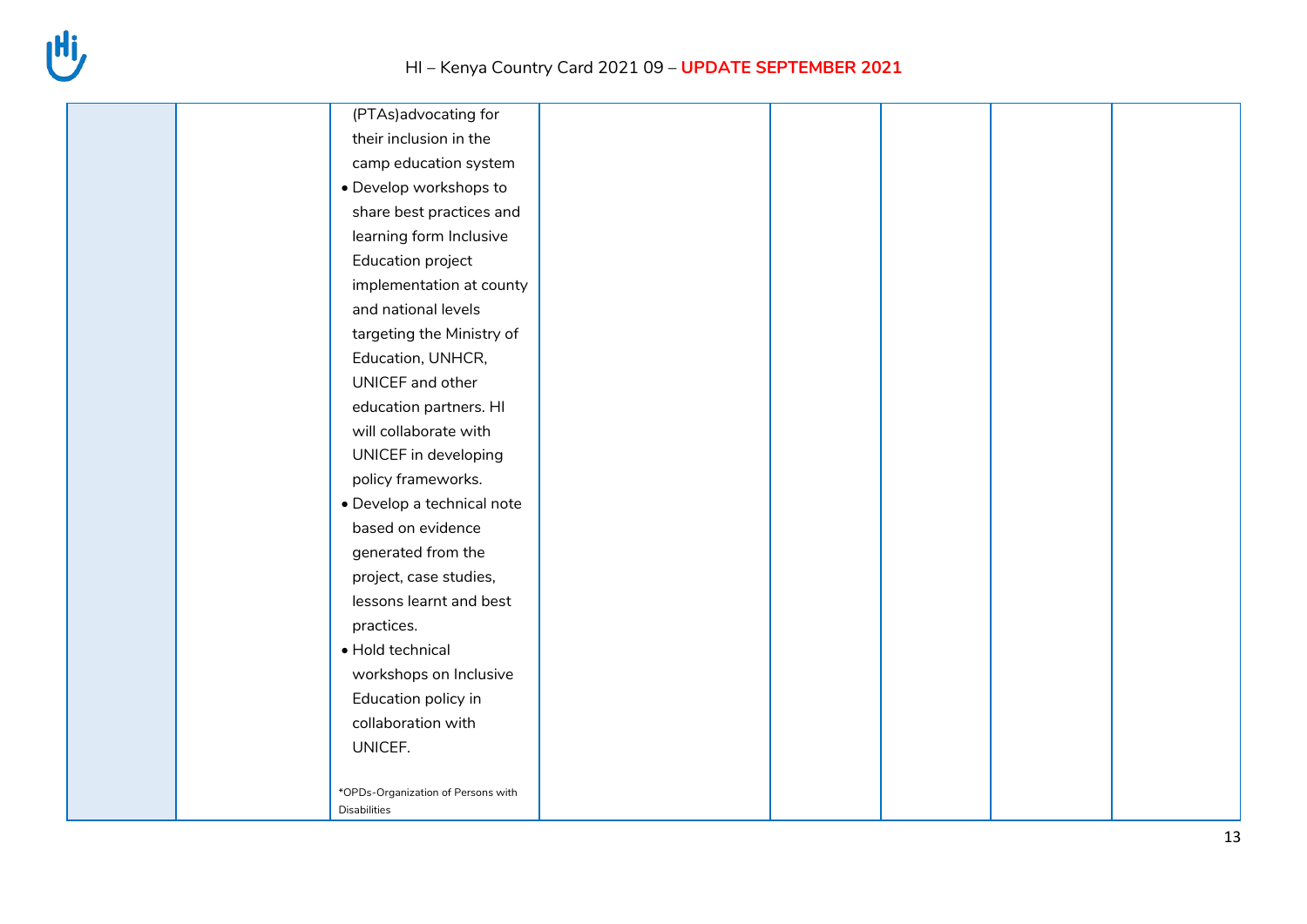